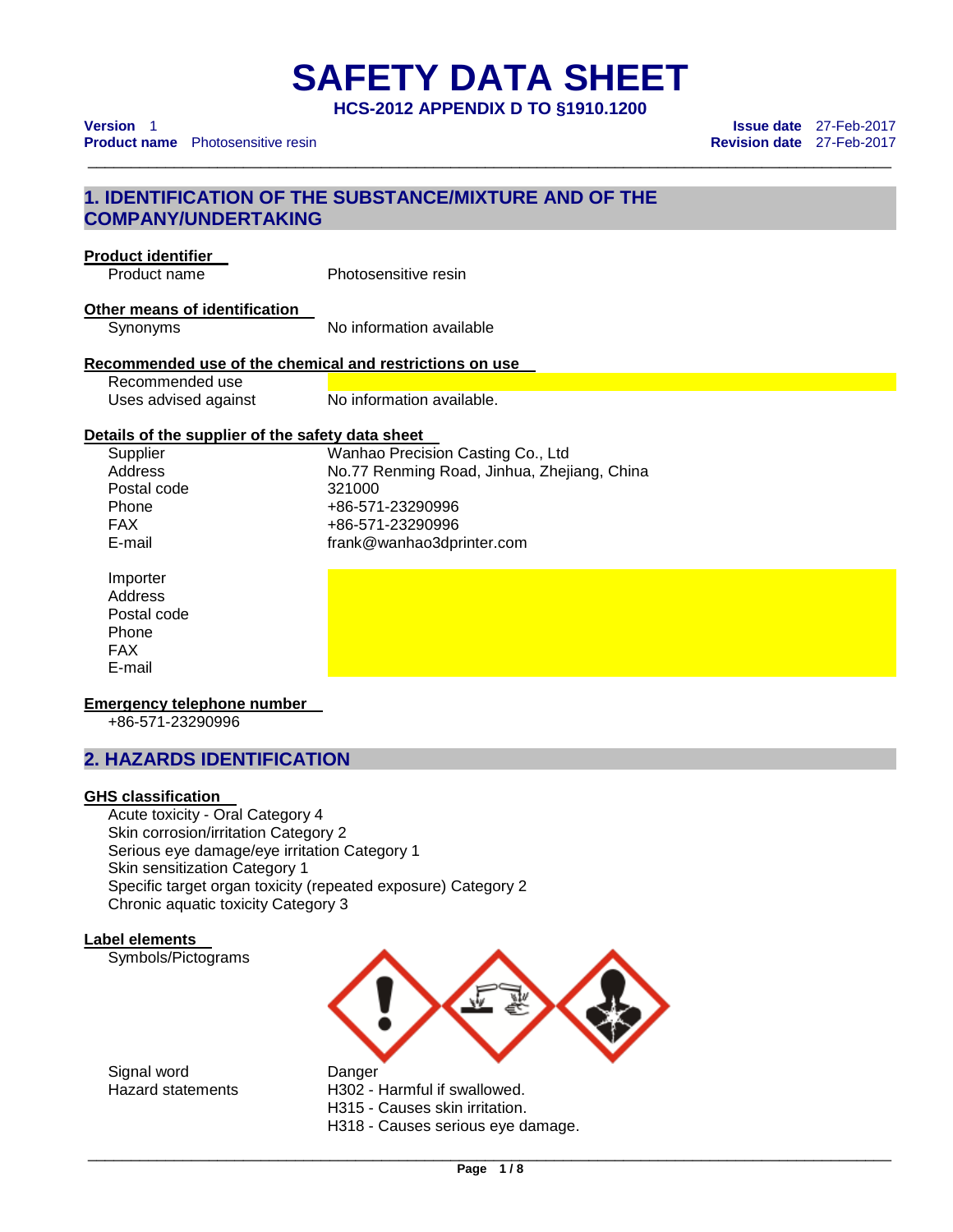|                          | H317 - May cause an allergic skin reaction.<br>H373 - May cause damage to organs through prolonged or repeated exposure.                                 |
|--------------------------|----------------------------------------------------------------------------------------------------------------------------------------------------------|
|                          | H412 - Harmful to aquatic life with long lasting effects.                                                                                                |
| Precautionary statements |                                                                                                                                                          |
| Prevention               | P264 - Wash face, hands and any exposed skin thoroughly after handling.<br>P270 - Do not eat, drink or smoke when using this product.                    |
|                          | P280 - Wear protective gloves/protective clothing/eye protection/face protection.                                                                        |
|                          | P261 - Avoid breathing dust/fume/gas/mist/vapors/spray.                                                                                                  |
|                          | P272 - Contaminated work clothing should not be allowed out of the workplace.                                                                            |
|                          | P260 - Do not breathe dust/fume/gas/mist/vapors/spray.<br>P273 - Avoid release to the environment.                                                       |
|                          |                                                                                                                                                          |
| Response                 | P301 + P312 - IF SWALLOWED: Call a POISON CENTER or doctor/physician if<br>you feel unwell.                                                              |
|                          | P330 - Rinse mouth.                                                                                                                                      |
|                          | P302 + P352 - IF ON SKIN: Wash with plenty of soap and water.                                                                                            |
|                          | P332 + P313 - If skin irritation occurs: Get medical advice/attention.                                                                                   |
|                          | P362 - Take off contaminated clothing and wash before reuse.                                                                                             |
|                          | P305 + P351 + P338 - IF IN EYES: Rinse cautiously with water for several<br>minutes. Remove contact lenses, if present and easy to do. Continue rinsing. |
|                          | P310 - Immediately call a POISON CENTER or doctor/physician.                                                                                             |
|                          | P314 - Get medical advice/attention if you feel unwell.                                                                                                  |
| Storage                  | No information available.                                                                                                                                |
| Disposal                 | P501 - Dispose of contents/ container to an approved waste disposal plant.                                                                               |

 $\_$  ,  $\_$  ,  $\_$  ,  $\_$  ,  $\_$  ,  $\_$  ,  $\_$  ,  $\_$  ,  $\_$  ,  $\_$  ,  $\_$  ,  $\_$  ,  $\_$  ,  $\_$  ,  $\_$  ,  $\_$  ,  $\_$  ,  $\_$  ,  $\_$  ,  $\_$  ,  $\_$  ,  $\_$  ,  $\_$  ,  $\_$  ,  $\_$  ,  $\_$  ,  $\_$  ,  $\_$  ,  $\_$  ,  $\_$  ,  $\_$  ,  $\_$  ,  $\_$  ,  $\_$  ,  $\_$  ,  $\_$  ,  $\_$  ,

## **Hazards not otherwise classified (HNOC)**

No information available.

### **Unknown acute toxicity**

No information available.

# **3. COMPOSITION/INFORMATION ON INGREDIENTS**

| <b>Chemical nature</b><br><b>Mixture</b>            |               |               |
|-----------------------------------------------------|---------------|---------------|
| <b>Chemical name</b>                                | <b>CAS No</b> | Weight-%      |
| Polyurethane acrylate                               |               | $45 - 47$     |
| Morpholine, 4-(1-oxo-2-propenyl)-                   | 5117-12-4     | 34 - 36       |
| Tripropylene glycol diacrylate                      | 42978-66-5    | $15 - 17$     |
| Phosphine oxide, phenylbis(2,4,6-trimethylbenzoyl)- | 162881-26-7   | $1.6 - 2.0$   |
| Pentaerythritol triacrylate                         | 3524-68-3     | $0.8 - 1.2$   |
| 4-Methoxyphenol                                     | 150-76-5      | $0.02 - 0.07$ |

# **4. FIRST AID MEASURES**

## **Description of first aid measures**

| General advice    | Remove contaminated clothing and shoes. Do not get in eyes, on skin, or on               |
|-------------------|------------------------------------------------------------------------------------------|
|                   | clothing. Do not breathe dust/fume/gas/mist/vapors/spray. In the case of skin            |
|                   | irritation or allergic reactions see a physician. If symptoms persist, call a physician. |
| <b>Inhalation</b> | IF INHALED: Remove victim to fresh air and keep at rest in a position comfortable        |
|                   | for breathing. Get medical advice/attention if you feel unwell.                          |
| Skin contact      | Wash off immediately with soap and plenty of water while removing all                    |
|                   | contaminated clothes and shoes. Wash contaminated clothing before reuse. If skin         |
|                   | irritation persists, call a physician.                                                   |
| Eye contact       | IF IN EYES: Rinse cautiously with water for several minutes. Remove contact              |
|                   | lenses, if present and easy to do. Continue rinsing. If eye irritation persists: Get     |
|                   | medical advice/attention.                                                                |
| Ingestion         | Rinse mouth. Get medical attention. Never give anything by mouth to an                   |
|                   | unconscious person.                                                                      |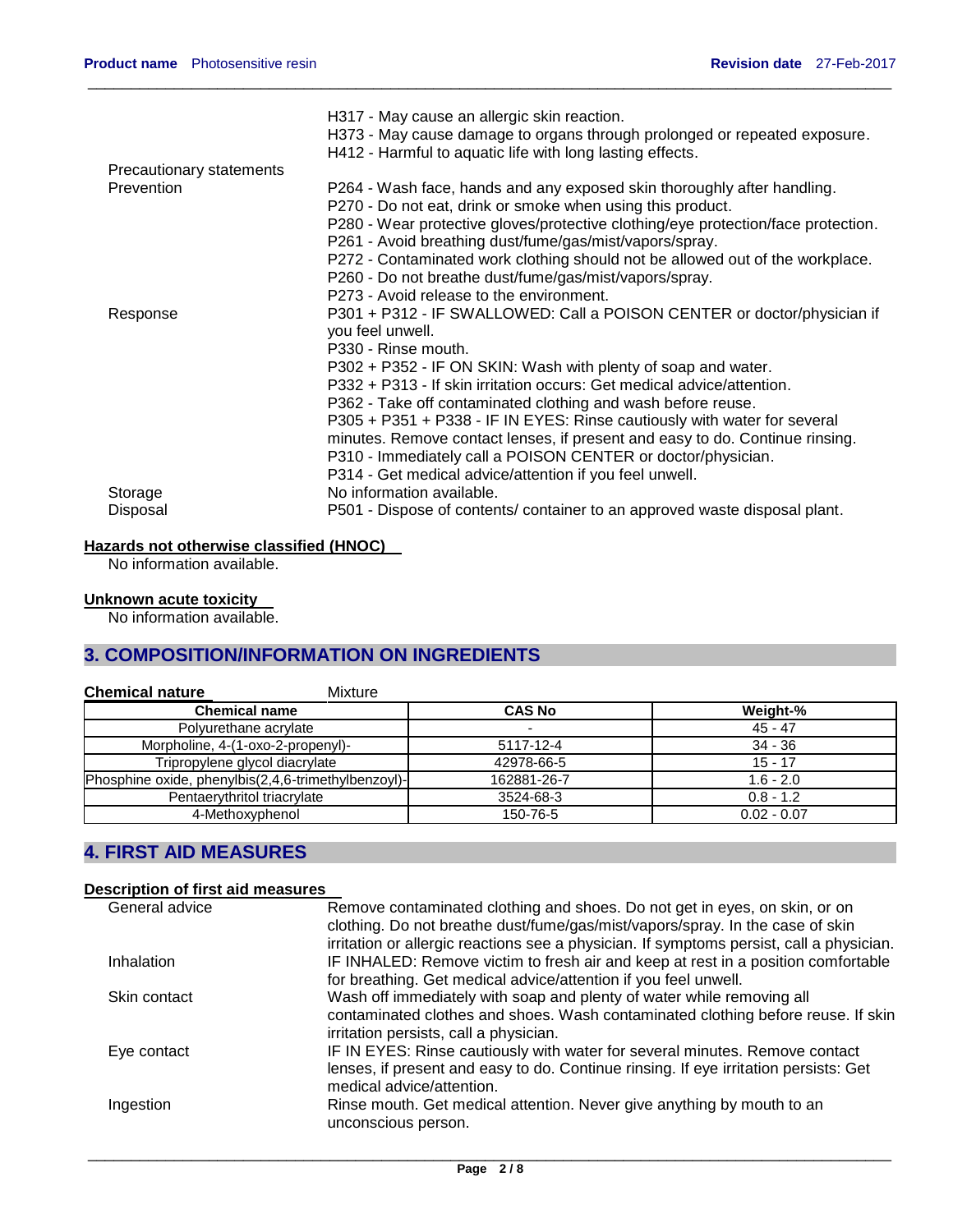#### **Most important symptoms and effects, both acute and delayed**

Harmful if swallowed. Causes skin irritation. Causes serious eye damage. May cause an allergic skin reaction. May cause damage to organs through prolonged or repeated exposure.

 $\_$  ,  $\_$  ,  $\_$  ,  $\_$  ,  $\_$  ,  $\_$  ,  $\_$  ,  $\_$  ,  $\_$  ,  $\_$  ,  $\_$  ,  $\_$  ,  $\_$  ,  $\_$  ,  $\_$  ,  $\_$  ,  $\_$  ,  $\_$  ,  $\_$  ,  $\_$  ,  $\_$  ,  $\_$  ,  $\_$  ,  $\_$  ,  $\_$  ,  $\_$  ,  $\_$  ,  $\_$  ,  $\_$  ,  $\_$  ,  $\_$  ,  $\_$  ,  $\_$  ,  $\_$  ,  $\_$  ,  $\_$  ,  $\_$  ,

### **Indication of any immediate medical attention and special treatment needed**

Treat symptomatically.

## **5. FIRE-FIGHTING MEASURES**

### **Extinguishing media**

Suitable extinguishing media Foam, dry chemical, water fog or CO<sub>2</sub>. Unsuitable extinguishing media High volume water jet.

#### **Specific hazards arising from the chemical**

Thermal decomposition can lead to release of irritating and toxic gases and vapors, such as carbon oxides, nitrogen oxides, phosphorous oxides.

#### **Protective equipment and precautions for firefighters**

As in any fire, wear self-contained breathing apparatus pressure-demand, MSHA/NIOSH (approved or equivalent) and full protective gear. Cool containers with flooding quantities of water until well after fire is out. Evacuate personnel to safe areas.

# **6. ACCIDENTAL RELEASE MEASURES**

#### **Personal precautions, protective equipment and emergency procedures**

Evacuate personnel to safe areas. ELIMINATE all ignition sources (no smoking, flares, sparks or flames in immediate area). Ensure adequate ventilation, especially in confined areas. Use personal protection recommended in Section 8. Avoid contact with skin, eyes or clothing. Avoid breathing mist/vapors/spray. Do not eat, drink or smoke when using this product. Wash contaminated clothing before reuse. Wash thoroughly after handling.

#### **Methods and material for containment and cleaning up**

Local authorities should be advised if significant spillages cannot be contained. Prevent entry into waterways, sewers, basements or confined areas.

Contain and collect spillage with non-combustible absorbent material, (e.g. sand, earth, diatomaceous earth, vermiculite) and place in container for disposal according to local / national regulations (see Section 13).

## **7. HANDLING AND STORAGE**

### **Precautions for safe handling**

Handle in accordance with good industrial hygiene and safety practice. Keep away from heat/sparks/open flames/hot surfaces. — No smoking. Ensure adequate ventilation, especially in confined areas. Use personal protection recommended in Section 8. Avoid contact with skin, eyes or clothing. Do not breathe mist/vapors/spray. Do not eat, drink or smoke when using this product. Wash contaminated clothing before reuse. Wash thoroughly after handling.

#### **Conditions for safe storage, including any incompatibilities**

Keep container tightly closed in a dry and well-ventilated place. Keep away from heat, sparks, flame and other sources of ignition. Keep locked up and out of reach of children. Keep away from food, drink and animal feeding stuffs. Store in accordance with local regulations.

## **8. EXPOSURE CONTROLS/PERSONAL PROTECTION**

#### **Control parameters**

| <b>Chemical name</b>                               | ACGIH TL <sup>v</sup>      | <b>PEL</b><br><b>OSHA</b> | <b>NIOSH IDLH</b> | Denmark        | . .<br>Union<br><i>Europear</i> |
|----------------------------------------------------|----------------------------|---------------------------|-------------------|----------------|---------------------------------|
| ۳۰ ۱۵ ۱۸<br>4-Methoxyphenol<br>יי <i>(ה</i> ש) ויי | TWA.<br>∵ma/m ر<br>$\cdot$ | TWA:<br>(vacated)         | TWA:<br>∶ma/m ر   | TWA.<br>, ma/m |                                 |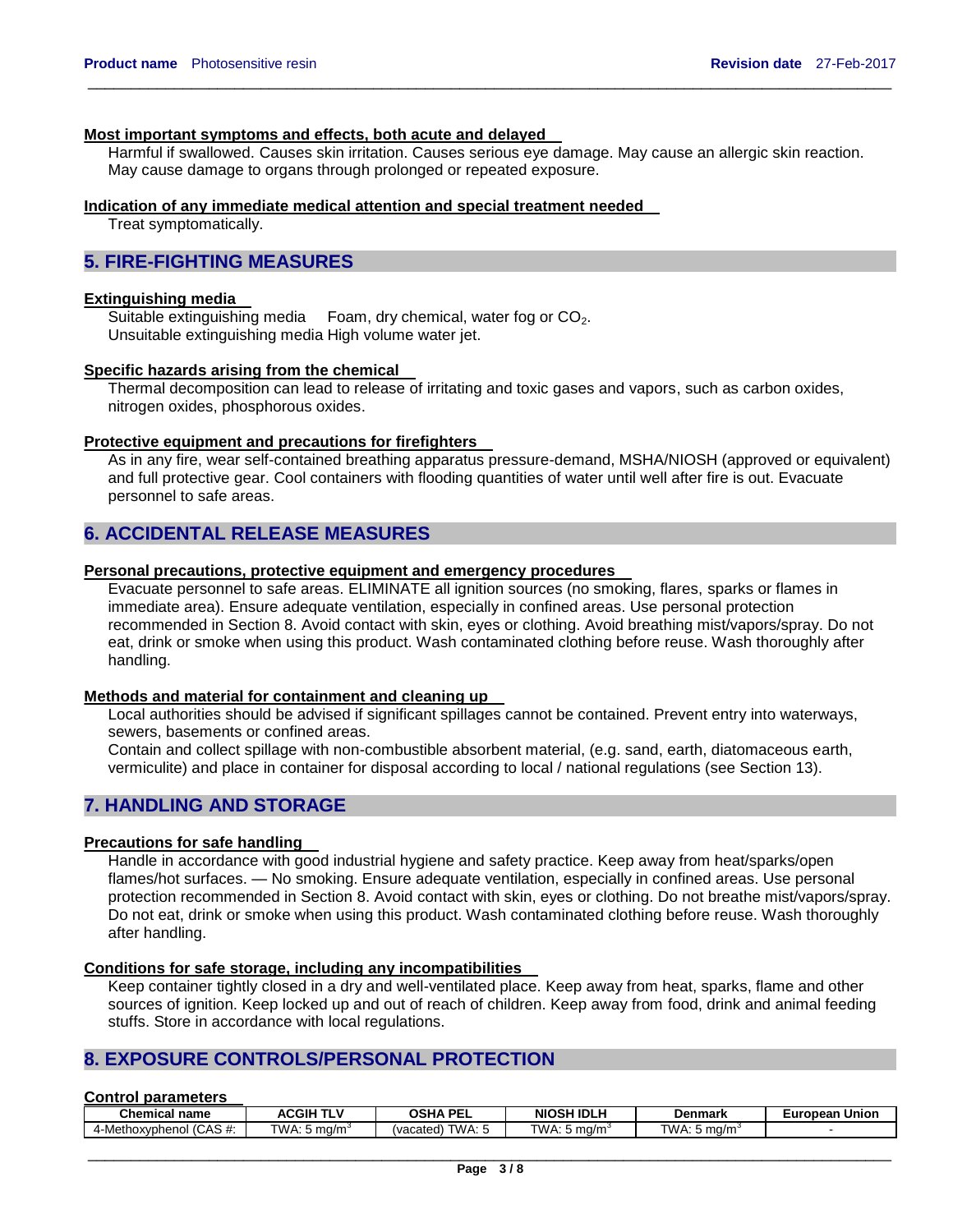| $\rightarrow$ $\rightarrow$<br>---<br>$\sim$ $\sim$ |  |  |
|-----------------------------------------------------|--|--|
|                                                     |  |  |

 $\_$  ,  $\_$  ,  $\_$  ,  $\_$  ,  $\_$  ,  $\_$  ,  $\_$  ,  $\_$  ,  $\_$  ,  $\_$  ,  $\_$  ,  $\_$  ,  $\_$  ,  $\_$  ,  $\_$  ,  $\_$  ,  $\_$  ,  $\_$  ,  $\_$  ,  $\_$  ,  $\_$  ,  $\_$  ,  $\_$  ,  $\_$  ,  $\_$  ,  $\_$  ,  $\_$  ,  $\_$  ,  $\_$  ,  $\_$  ,  $\_$  ,  $\_$  ,  $\_$  ,  $\_$  ,  $\_$  ,  $\_$  ,  $\_$  ,

| <b>Chemical name</b>    | _atvia | France                   | <b>Finland</b> | German⊻ | Italy |
|-------------------------|--------|--------------------------|----------------|---------|-------|
| 4-Methoxyphenol (CAS #: |        | TWA:<br>$5 \text{ ma/m}$ |                |         |       |
| 150-76-5)               |        |                          |                |         |       |

| <b>Chemical name</b>                      | Poland                 | Portugal               | Spain                   | Switzerland | <b>Netherlands</b> |
|-------------------------------------------|------------------------|------------------------|-------------------------|-------------|--------------------|
| 4-Methoxyphenol (CAS #:<br>$150 - 76 - 5$ | TWA: 5 mg/m $^{\circ}$ | TWA: 5 mg/m $^{\circ}$ | TWA: $5 \text{ mg/m}^3$ |             |                    |

| <b>Chemical name</b>    | Norwav                                   | <b>United Kinadom</b> | Australia | Austria                   | <b>Belaium</b> |
|-------------------------|------------------------------------------|-----------------------|-----------|---------------------------|----------------|
| 4-Methoxyphenol (CAS #: | TWA: 5 mg/m <sup>3</sup>                 |                       | ma/m`     | STEL<br>10 ma/m $\degree$ |                |
| 150-76-5)               | <b>CTEL</b><br>STEL: 5 ma/m <sup>3</sup> |                       |           | TWA: 5 ma/m <sup>3</sup>  |                |

# **Appropriate engineering controls**

**Ensure adequate ventilation, especially in confined areas. Showers. Eyewash stations. Remove all sources of** ignition.

## **Individual protection measures, such as personal protective equipment**

| Respiratory protection   | If exposure limits are exceeded or irritation is experienced, NIOSH/MSHA<br>approved respiratory protection should be worn. Positive-pressure supplied air<br>respirators may be required for high airborne contaminant concentrations. |
|--------------------------|-----------------------------------------------------------------------------------------------------------------------------------------------------------------------------------------------------------------------------------------|
|                          | Respiratory protection must be provided in accordance with current local<br>regulations.                                                                                                                                                |
| Hand protection          | Wear protective gloves.                                                                                                                                                                                                                 |
| Eye/face protection      | Wear safety glasses with side shields (or goggles).                                                                                                                                                                                     |
| Skin and body protection | Wear suitable protective clothing.                                                                                                                                                                                                      |

## **9. PHYSICAL AND CHEMICAL PROPERTIES**

## **Information on basic physical and chemical properties**

| Appearance                            | Liquid           |
|---------------------------------------|------------------|
| Color                                 | Transparent      |
| Odor                                  | <b>Odorless</b>  |
| Odor threshold                        | Not determined   |
| рH                                    | Not determined   |
| <b>Melting point/freezing point</b>   | Not determined   |
| Boiling point / boiling range         | Not determined   |
| <b>Flash point</b>                    | Not applicable   |
| <b>Evaporation rate</b>               | Not determined   |
| <b>Flammability (solid, gas)</b>      | Not flammable    |
| <b>Flammability limit in air</b>      | Not applicable   |
| Vapor pressure                        | Not determined   |
| <b>Vapor density</b>                  | Not applicable   |
| <b>Density</b>                        | Not determined   |
| <b>Relative density</b>               | Not determined   |
| <b>Bulk density</b>                   | Not determined   |
| <b>Specific gravity</b>               | Not determined   |
| <b>Water solubility</b>               | Not determined   |
| <b>Partition coefficient (LogPow)</b> | Not determined   |
| <b>Autoignition temperature</b>       | Not applicable   |
| <b>Decomposition temperature</b>      | Not determined   |
| <b>Kinematic viscosity</b>            | Not determined   |
| <b>Dynamic viscosity</b>              | Not determined   |
| <b>Explosive properties</b>           | Not an explosive |
| <b>Oxidizing properties</b>           | Not determined   |

## **Other information**

No information available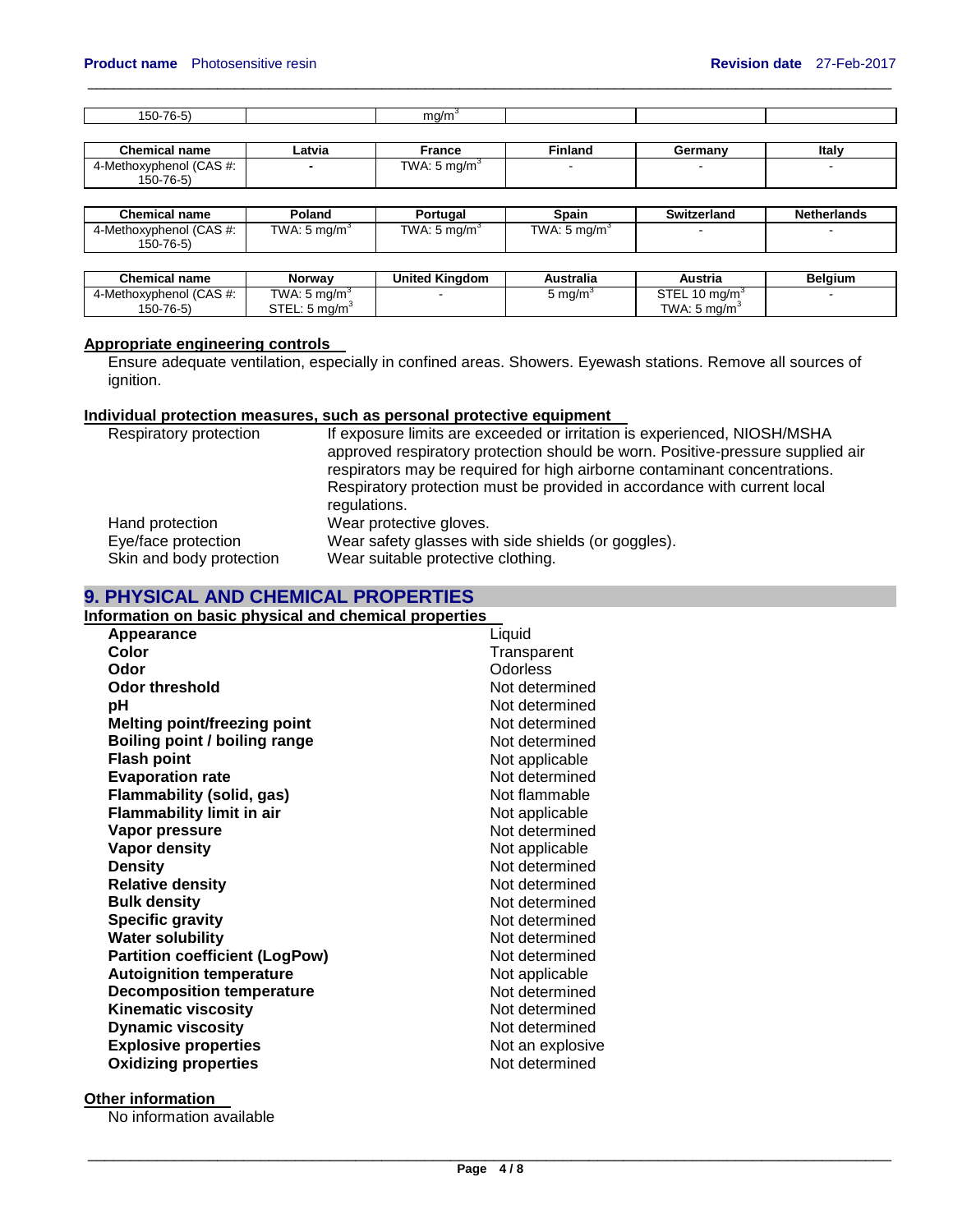# **10. STABILITY AND REACTIVITY**

### **Reactivity**

No known effects under normal use conditions.

#### **Chemical stability**

Stable under normal conditions.

### **Possibility of hazardous reactions**

None under normal processing.

### **Conditions to avoid**

Heat, flames and sparks. Incompatible materials.

#### **Incompatible materials**

Strong oxidizing agents. Strong bases.

### **Hazardous decomposition products**

Carbon oxides, nitrogen oxides, phosphorous oxides.

# **11. TOXICOLOGICAL INFORMATION**

### **Information on likely routes of exposure**

| Inhalation   | Inhalation of vapors in high concentration may cause irritation of respiratory |
|--------------|--------------------------------------------------------------------------------|
|              | svstem.                                                                        |
| Eve contact  | Causes serious eye damage.                                                     |
| Skin contact | Causes skin irritation. May cause an allergic skin reaction.                   |
| Ingestion    | Harmful if swallowed.                                                          |

 $\_$  ,  $\_$  ,  $\_$  ,  $\_$  ,  $\_$  ,  $\_$  ,  $\_$  ,  $\_$  ,  $\_$  ,  $\_$  ,  $\_$  ,  $\_$  ,  $\_$  ,  $\_$  ,  $\_$  ,  $\_$  ,  $\_$  ,  $\_$  ,  $\_$  ,  $\_$  ,  $\_$  ,  $\_$  ,  $\_$  ,  $\_$  ,  $\_$  ,  $\_$  ,  $\_$  ,  $\_$  ,  $\_$  ,  $\_$  ,  $\_$  ,  $\_$  ,  $\_$  ,  $\_$  ,  $\_$  ,  $\_$  ,  $\_$  ,

# **Information on toxicological effects**

# **Acute toxicity**

| <b>Chemical name</b>           | Oral LD50                                                            | Dermal LD50           | <b>Inhalation LC50</b> |
|--------------------------------|----------------------------------------------------------------------|-----------------------|------------------------|
| Tripropylene glycol diacrylate | (Rat)<br>$= 6200$ mg/kg                                              | (Rabbit)<br>> 2 g/kg  |                        |
| $(CAS #: 42978-66-5)$          |                                                                      |                       |                        |
|                                | Pentaerythritol triacrylate (CAS = $1350$ mg/kg (Rat) = $1830$ mg/kg | (Rabbit)<br>= 4 mL/kg |                        |
| #: 3524-68-3)                  | Rat)                                                                 |                       |                        |
| 4-Methoxyphenol (CAS #:        | (Rat)<br>= 1600 mg/kg                                                |                       |                        |
| $150 - 76 - 5$                 |                                                                      |                       |                        |

### **Skin corrosion/irritation**

Causes skin irritation.

### **Serious eye damage/eye irritation**

Causes serious eye damage.

### **Sensitization**

May cause an allergic skin reaction.

# **Germ cell mutagenicity**

No information available.

### **Carcinogenicity**

No information available.

### **Reproductive toxicity**

No information available.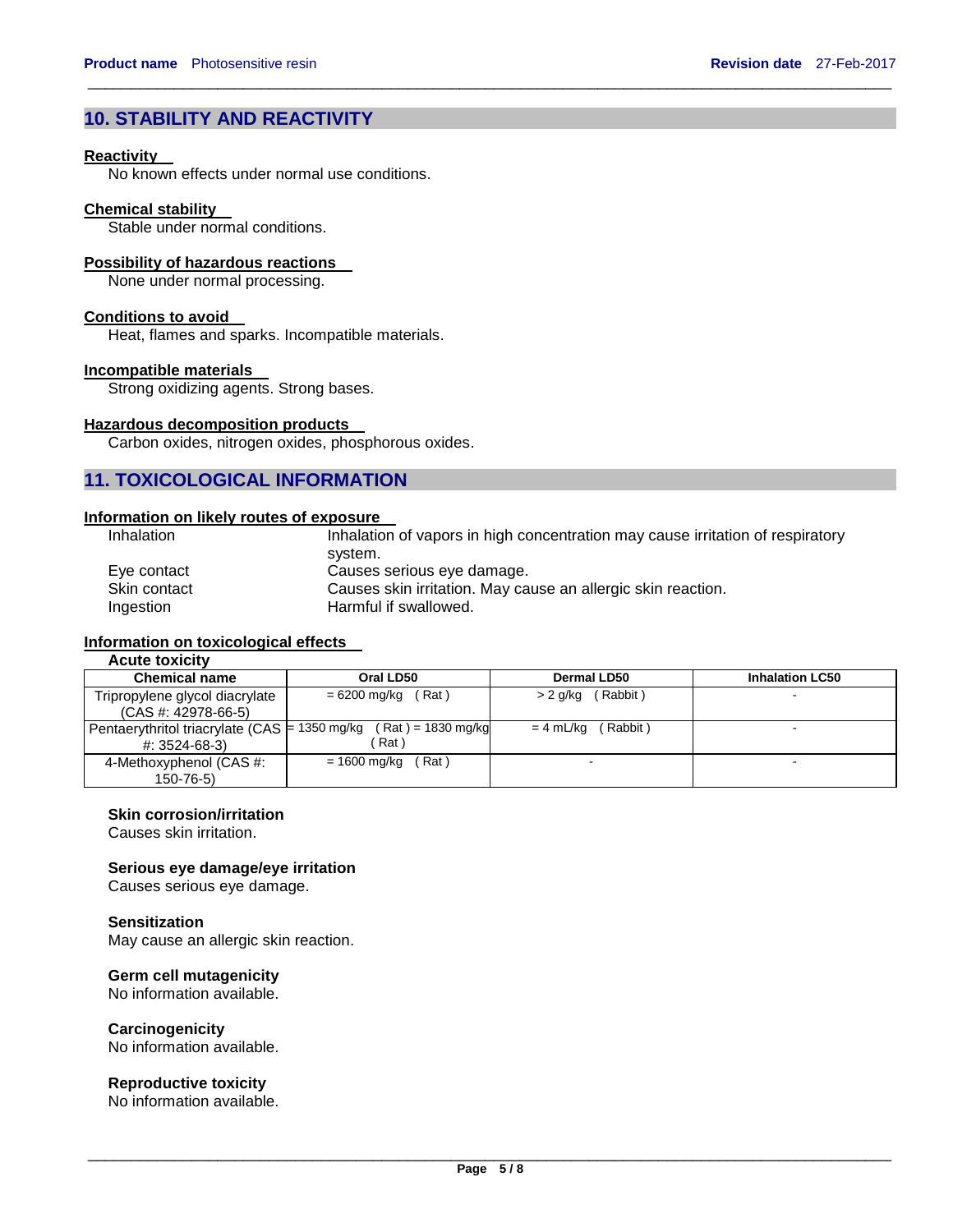## **STOT - single exposure**

No information available.

### **STOT - repeated exposure**

May cause damage to organs through prolonged or repeated exposure.

## **Aspiration hazard**

No information available.

# **12. ECOLOGICAL INFORMATION**

## **Ecotoxicity**

| <b>Chemical name</b>           | <b>Algae/Aquatic plants EC50</b> | <b>Fish LC50</b>               | <b>Crustacea EC50</b>         |
|--------------------------------|----------------------------------|--------------------------------|-------------------------------|
| Tripropylene glycol diacrylate | 28: 72 h Desmodesmus             | 4.5 - 10: 96 h Leuciscus idus  | 88.7: 48 h Daphnia magna mg/L |
| $(CAS #: 42978-66-5)$          | subspicatus mg/L EC50            | ma/L LC50                      | EC50                          |
| 4-Methoxyphenol (CAS #:        |                                  | 84.3: 96 h Pimephales promelas |                               |
| 150-76-5)                      |                                  | mg/L LC50 flow-through 28.5:   |                               |
|                                |                                  | 96 h Oncorhynchus mykiss       |                               |
|                                |                                  | mg/L LC50 flow-through         |                               |

 $\_$  ,  $\_$  ,  $\_$  ,  $\_$  ,  $\_$  ,  $\_$  ,  $\_$  ,  $\_$  ,  $\_$  ,  $\_$  ,  $\_$  ,  $\_$  ,  $\_$  ,  $\_$  ,  $\_$  ,  $\_$  ,  $\_$  ,  $\_$  ,  $\_$  ,  $\_$  ,  $\_$  ,  $\_$  ,  $\_$  ,  $\_$  ,  $\_$  ,  $\_$  ,  $\_$  ,  $\_$  ,  $\_$  ,  $\_$  ,  $\_$  ,  $\_$  ,  $\_$  ,  $\_$  ,  $\_$  ,  $\_$  ,  $\_$  ,

### **Persistence and degradability**

No information available.

### **Bioaccumulative potential**

| <b>Chemical name</b>                               | <b>Partition coefficient (LogPow)</b> |
|----------------------------------------------------|---------------------------------------|
| Tripropylene glycol diacrylate (CAS #: 42978-66-5) |                                       |
| 4-Methoxyphenol (CAS #: 150-76-5)                  | .34                                   |

### **Mobility in soil**

No information available.

### **Other adverse effects**

No information available.

# **13. DISPOSAL CONSIDERATIONS**

#### **Waste treatment methods**

| Disposal of wastes     | Disposal should be in accordance with applicable regional, national and local laws |
|------------------------|------------------------------------------------------------------------------------|
|                        | and regulations                                                                    |
| Contaminated packaging | Disposal should be in accordance with applicable regional, national and local laws |
|                        | and regulations                                                                    |

| <b>Chemical name</b> | <b>RCRA</b> | <b>RCRA - Basis for Listing</b> | <b>RCRA - D Series Wastes</b> | <b>RCRA - U Series Wastes</b> |
|----------------------|-------------|---------------------------------|-------------------------------|-------------------------------|
| 4-Methoxvphenol      |             | Included in waste stream:       |                               |                               |
| 150-76-5             |             | K060                            |                               |                               |

# **14. TRANSPORT INFORMATION**

| UN/ID No.                  | Not regulated            |
|----------------------------|--------------------------|
| UN proper shipping name    | Not regulated            |
| <b>Hazard class</b>        | Not regulated            |
| Packing group              | Not regulated            |
| <b>Special precautions</b> | No information available |
| <b>Marine pollutant</b>    | Non-marine pollutant     |

# **15. REGULATORY INFORMATION**

### **International inventories**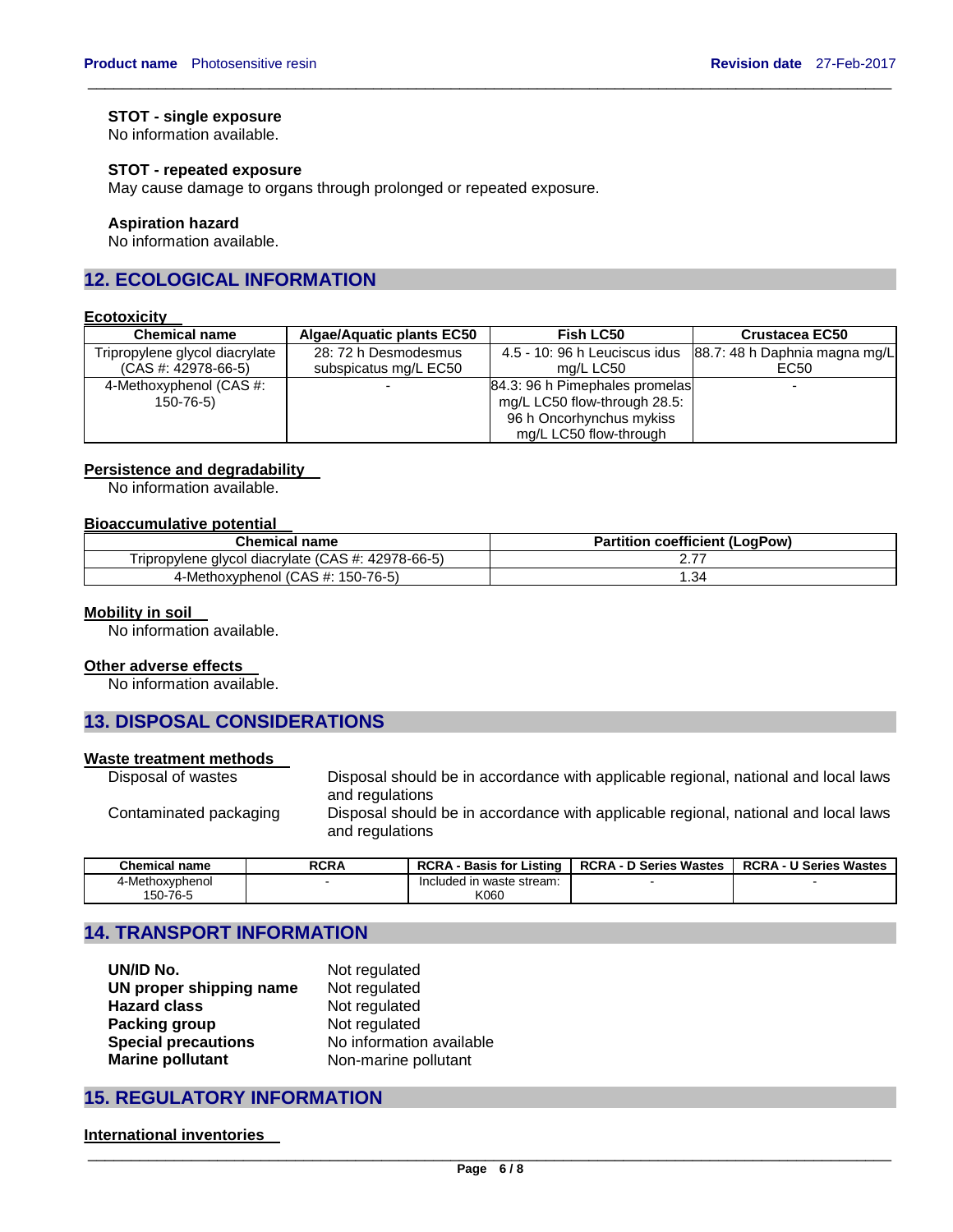| <b>Component</b>                                                                         | <b>AICS</b>  | <b>DSL/NDSL</b>         | <b>EINECS/ELI</b><br><b>NCS</b> | <b>ENCS</b>             | <b>IECSC</b>   | <b>KECL</b> | <b>PICCS</b> | <b>TSCA</b> |
|------------------------------------------------------------------------------------------|--------------|-------------------------|---------------------------------|-------------------------|----------------|-------------|--------------|-------------|
| Morpholine,<br>4-(1-oxo-2-propenyl)<br>5117-12-4 (34 -<br>36)                            | X            | $\overline{\mathsf{x}}$ | X                               | $\overline{\mathsf{x}}$ | $\overline{X}$ | X           | X            | X           |
| Tripropylene glycol<br>diacrylate<br>42978-66-5 (15 -<br>17)                             | X            | X                       | X                               | X                       | X              | X           | X            | X           |
| Phosphine oxide,<br>phenylbis(2,4,6-trim<br>ethylbenzoyl)-<br>162881-26-7 (1.6 -<br>2.0) | $\mathsf{X}$ | X                       | X                               | X                       | X              | X           | X            | X           |
| Pentaerythritol<br>triacrylate<br>3524-68-3 (0.8 -<br>1.2)                               | X            | X                       | $\times$                        | X                       | X              | $\times$    | X            | X           |
| 4-Methoxyphenol<br>150-76-5 (0.02 -<br>0.07)                                             | X            | X                       | X                               | X                       | X              | X           | X            | X           |

 $\_$  ,  $\_$  ,  $\_$  ,  $\_$  ,  $\_$  ,  $\_$  ,  $\_$  ,  $\_$  ,  $\_$  ,  $\_$  ,  $\_$  ,  $\_$  ,  $\_$  ,  $\_$  ,  $\_$  ,  $\_$  ,  $\_$  ,  $\_$  ,  $\_$  ,  $\_$  ,  $\_$  ,  $\_$  ,  $\_$  ,  $\_$  ,  $\_$  ,  $\_$  ,  $\_$  ,  $\_$  ,  $\_$  ,  $\_$  ,  $\_$  ,  $\_$  ,  $\_$  ,  $\_$  ,  $\_$  ,  $\_$  ,  $\_$  ,

*"-" Not Listed* 

*"X" Listed* 

### **US Federal Regulations**

**SARA 313**  Not applicable

**SARA 311/312 Hazard Categories** 

Not applicable

**CWA (Clean Water Act)** 

Not applicable

## **CERCLA**

Not applicable

## **US State Regulations**

# **California Proposition 65**

This product does not contain any Proposition 65 chemicals

### **U.S. State Right-to-Know Regulations**

| <b>Chemical name</b> | <b>New</b><br>. Jersev | Massachusetts | าทรงIvania |
|----------------------|------------------------|---------------|------------|
| 4-Methoxyphenol      |                        |               |            |
| 150-76-5             |                        |               |            |

# **16. OTHER INFORMATION**

# **Revision note**

| Issue date    | 27-Feb-2017    |
|---------------|----------------|
| Revision date | 27-Feb-2017    |
| Revision note | Not applicable |

# **Key or legend to abbreviations and acronyms used in the safety data sheet**

**TWA** - TWA (Time Weighted Average) **STEL** - STEL (Short Term Exposure Limit) **Ceiling** - Maximum limit value